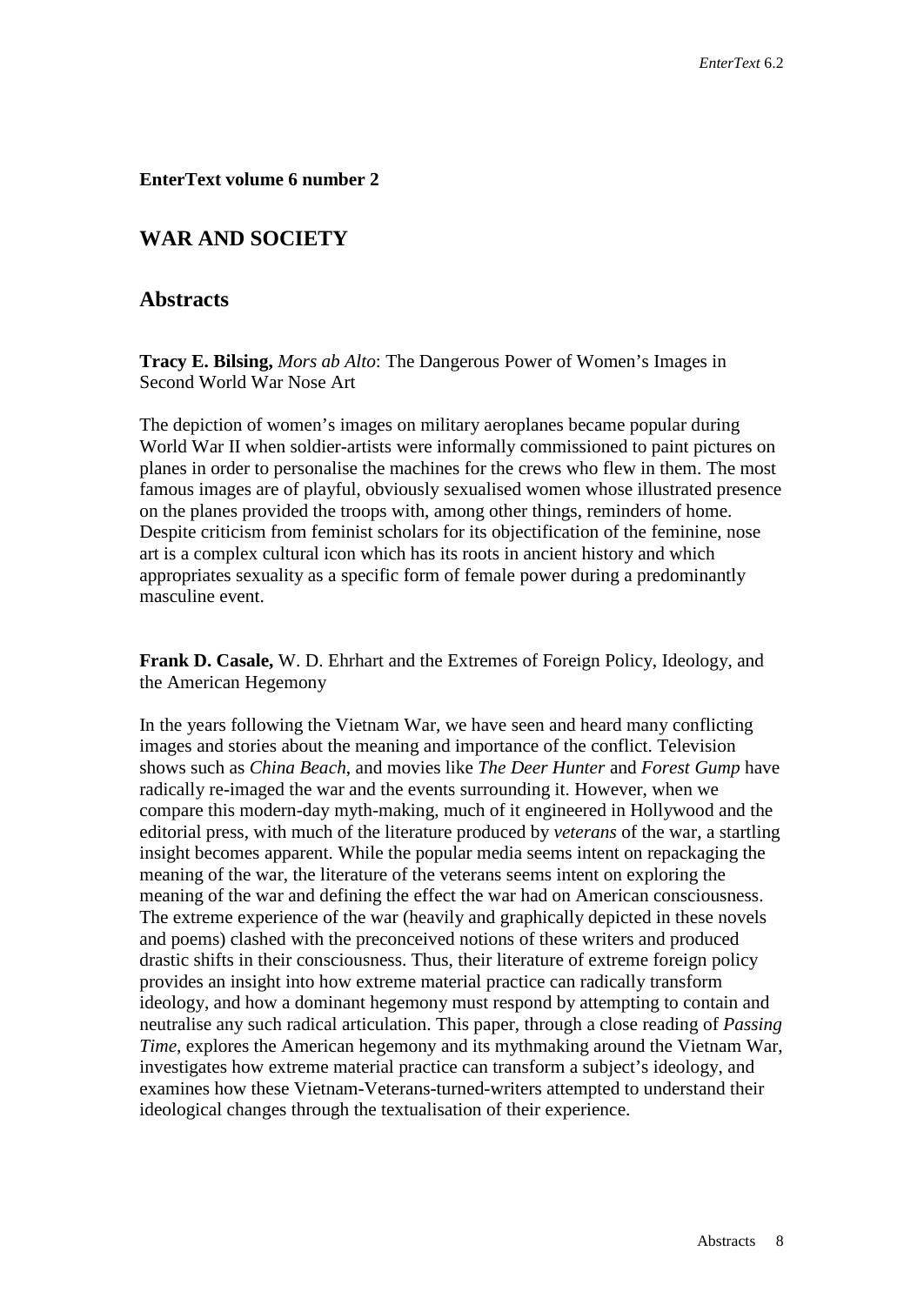# **Patricia Chogugudza,** Gender and War: Zimbabwean Women and the Liberation Struggle

In revolutionary war situations there is often no defined front line and both women and children can not only come directly under attack, but are involved actively in the struggle. This paper argues, therefore, that the story of a liberation struggle cannot be complete without an analysis of the role women play in guerrilla warfare revolutions. Using an African feminist approach to women and war, it explores the nature of women's participation in the guerrilla war in Zimbabwe. The discussion analyses the challenges faced by Zimbabwean women freedom fighters not only from the malecentred attitudes of the nationalist movement but from Zimbabwean society as a whole during and after Zimbabwe's war of liberation. It argues that in revolutionary struggles, women encounter conflict in different ways from men. As armed conflicts affect revolutionary cadres and non-participatory civilians, the coping strategies adopted under the pressure differ according to, and, to a large degree, are determined by, gender. This paper uses oral testimonies to examine the impact of gender on the experience of women involved actively in the Zimbabwean struggle and demonstrates that the disappointment of women with the liberatory consequences of the struggle for themselves, as women, was foreshadowed in their treatment during the struggle by their own leaders and male fellow-fighters. These males encouraged women to join the cadres and publicly celebrated their involvement, at the same time as applying notably traditionalist policies towards them, which were to be continued in the postrevolutionary period.

# **Casey Clabough,** Which Ones Are The Enemy? The Military Writings of George **Garrett**

This essay considers the military writings—fiction, non-fiction, and poetry—of the contemporary American writer George Garrett, perhaps best known for his trilogy of Elizabethan novels (*Death of the Fox*, *The Succession*, and *Entered from the Sun*). It holds that the best military fiction often seeks to abstract narrative beyond immediate historical events and into an arena where the ambivalent underpinnings of war are laid bare as timeless variables.

**Ian Edwards,** An "Uncompromising Allegiance to Obscenity and Evil;" *Dispatches,*  the *Jouissance* of War, and the Responsibility of Spectatorship

Michael Herr's work of Vietnam reportage, *Dispatches*, is addressed as a representation and critique of the USA's involvement in Indochina, through the theoretical optics provided by Slavoj Zizek and Pierre Bourdieu. The essay's two main aims are, firstly, to establish the text as a "bottom-up" re-historicisation of the Vietnam War, from the perspective of the common soldier or "grunt." The proximity between Herr's narrative voice and the common soldier it attends to is central to his technique, which dramatises a series of subjective trajectories whereby the many existential implications of the combat soldier's position are rendered. This positioning is further emphasised by the cynical representation of the text's officers, producing a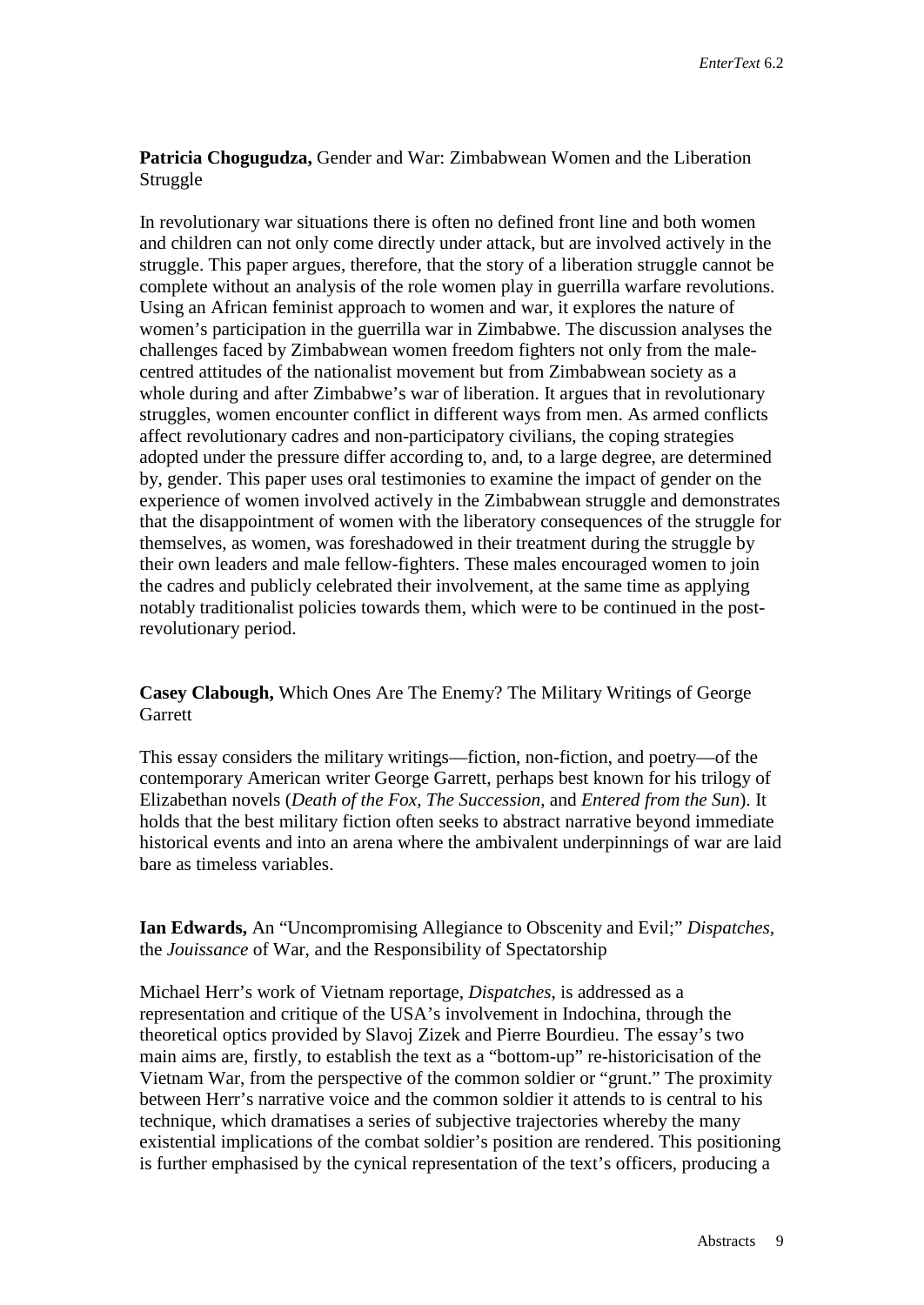damning indictment of the conduct of the war as a whole. The still more sobering conclusion to be drawn from the text, however, lies in its portrayal of the media influences on the war. The article therefore locates Herr in relation to the field of journalism and media in general: the omnipresence and pervasiveness of media representations of war implicate *all* spectators as complicit in the violent spectacles they consume.

**Martin H. Folly,** Seeking Comradeship in the "Ogre's Den:" Winston Churchill's Quest for a Warrior Alliance and his Mission to Stalin, August 1942

British Prime Minister Winston Churchill's first meeting with Soviet dictator Josef Stalin in August 1942 is one of the least discussed of the Second World War summit meetings. This paper argues that it set up the parameters for what turned out to be the war-winning alliance. Churchill went to Moscow to tell Stalin there would be no invasion of Europe from the west that year, but more significantly, this paper argues, to build a relationship with Stalin based upon a shared comradeship, focusing narrowly on the task of victory and eschewing more contentious political issues.

**Rosemary Haskell,** War and Writing in the Undergraduate Literature Classroom: Modal Analysis and the Destabilisation of the Soldier's Heroic and Idyllic Worlds

In a second-year university literature course for the general student, use of a type of formalist criticism involving the modal paradigms epic and romance, gothic, and pastoral, enabled students to analyse and evaluate the nature of war and the personal experience of combat with considerable acuity. The soldier's combat relationship with his enemy, with his fellow-soldier, and his links with the civilian world he has left and to which he must return, form the centre of this account. A description of how modal analysis was used reveals the complexities, ironies and connections within and between these important facets of war and the war experience.

**Daniel Keyes,** *The Big Lebowski*: The First Gulf War and Masculinity

Hollywood has produced a handful of films that have dealt with the first Gulf War. The Coen brothers 1997 cult film the *Big Lebowski* might seem an unlikely choice for a Gulf War film; however, this film re-creates 1991 Los Angeles to comment on the Gulf War in relation to American colonialism and masculinity. This paper uses Bakhtin's notion of the chronotope to demonstrate how the film's and character's use of genres like the western, pornography, white-male rampage film, *film noir*, and buddy film, demonstrates how the past shapes the present and anticipates an America that "abides" rather than expands its frontier.

**Rodney Sharkey,** Perpetual Transit in the TRNC: A Director's Notes on Staging Fateh Azzam's *Baggage*